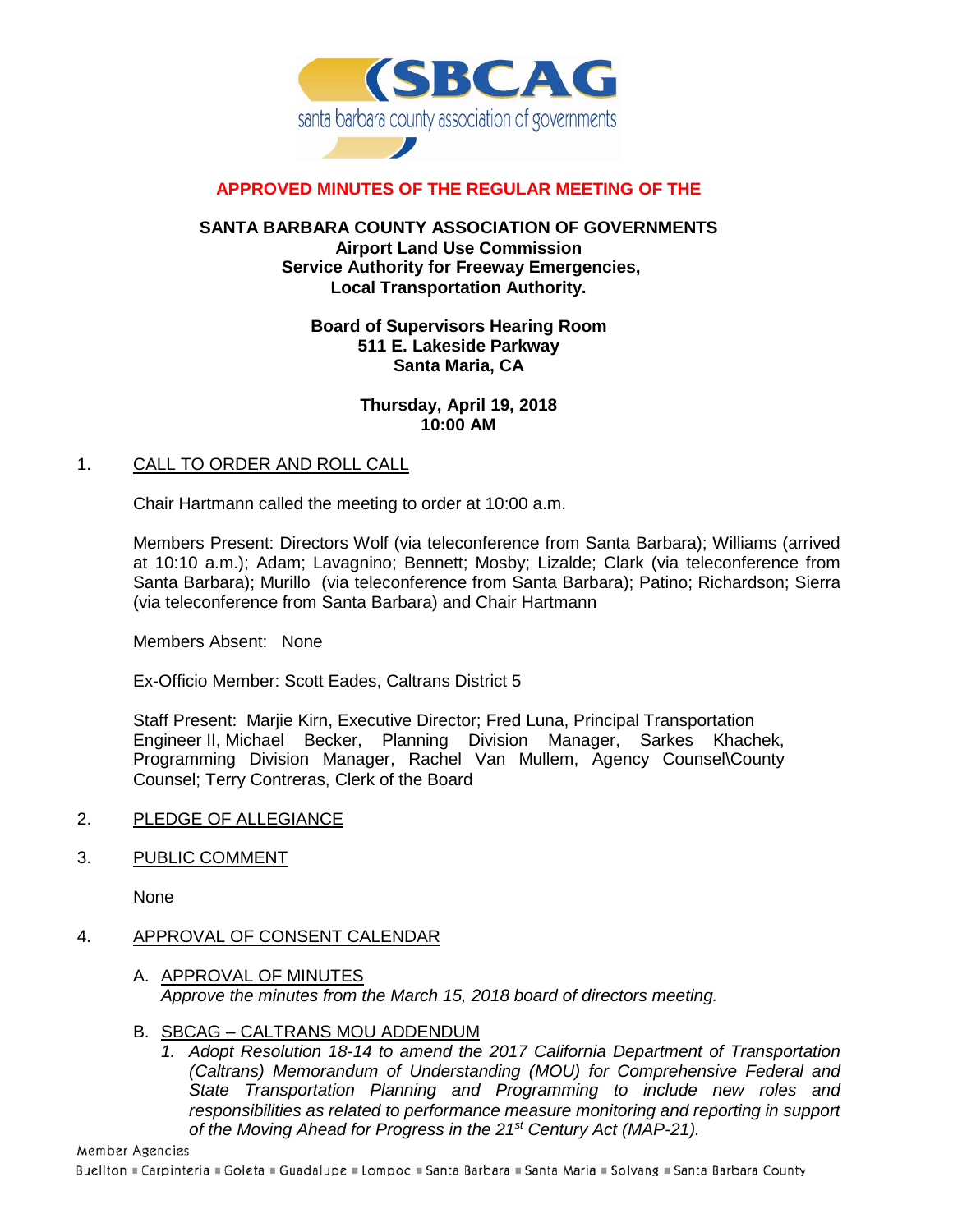- *2. Approve and authorize the SBCAG Chair to execute the MOU Addendum to the 2017 Caltrans MOU for Comprehensive Federal and State Transportation Planning and Programming.*
- C. FTA 5307 CALL FOR PROJECTS AND FTIP PROGRAMMING
	- *1. Adopt projects selected for funding from the FY 2017 FTA 5307 Call for Projects for the cities of Lompoc, Santa Maria, and the Santa Barbara Metropolitan Transit District.*
	- *2. Adopt Formal Amendment #14 and adopt a resolution amending the 2017 Federal Transportation Improvement Program to program FTA Section 5307 and Highway Bridge Program funding to projects in Santa Barbara County.*
- D. HIGHWAY 166: CHANGEABLE MESSAGE SIGNS
	- *1. Approve and authorize the Chair to execute a MOU with the San Luis Obispo Council of Governments (SLOCOG) and the Kern Council of Governments (KERNCOG) for the purchase of changeable message signs (CMS) units for the Highway 166 corridor at a cost not to exceed \$40,000 from the SAFE fund and included in the FY 17/18 budget.*
	- *2. After approval of the MOU with KERNCOG and SLOCOG, approve and authorize the Chair to execute a MOU with Caltrans and the California Highway Patrol (CHP) for the use, maintenance and storage of up to two changeable message signs (CMS) for the Highway 166 Corridor.*

# E. HIGHWAY 246 PASSING LANES AND LANDSCAPING PROJECT

- *1. Authorize and approve the chair of the SBCAG board to sign an amendment to the Caltrans Cooperative Agreement No. 05-0283 for the right of way phase of the project to identify a reduction in SBCAG's deposit of Measure A funds and to return those funds to SBCAG in the amount of \$250,000.*
- *2. Authorize and approve the chair of the SBCAG board to sign an amendment to the Caltrans Cooperative Agreement No. 05-0294 for the post-construction landscaping phase of the project to increase SBCAG's commitment of Measure A funds to the capital component in the amount of \$94,000.*
- F. HIGHWAY 101/SANTA MARIA RIVER BRIDGE: PROJECT CLOSEOUT REPORT *Receive and approve the Highway 101/Santa Maria River Bridge Closeout Report, to close Measure A financial activity on this project.*
- G. MEASURE A CITIZENS OVERSIGHT COMMITTEE APPOINTMENT *Receive recommendation from the North County Subregional Committee and appoint Laurie Tamura to fill the existing vacant north county position on the Measure A Citizens Oversight Committee.*
- H. TRANSFER OF COACHES FROM THE ANTELOPE VALLEY TRANSIT AUTHORITY *Authorize the SBCAG Executive Director to negotiate and bring to the board for approval any agreements necessary to facilitate a Federal Asset Transfer of seventeen over the road coaches from the Antelope Valley Transit Authority to the City of Santa Maria for use in Clean Air Express service.*
- I. HIGWAY 101 HOV: COOPERATIVE AGREEMENT WITH CALTRANS
	- *1. Adopt Resolution 18-06 approving a cooperative agreement with Caltrans for the Highway 101 HOV improvements; and*
	- *2. Approve and authorize the Chair to sign a cooperative agreement with Caltrans to contribute up to and not to exceed \$700,000 in Measure A funds for advance Highway*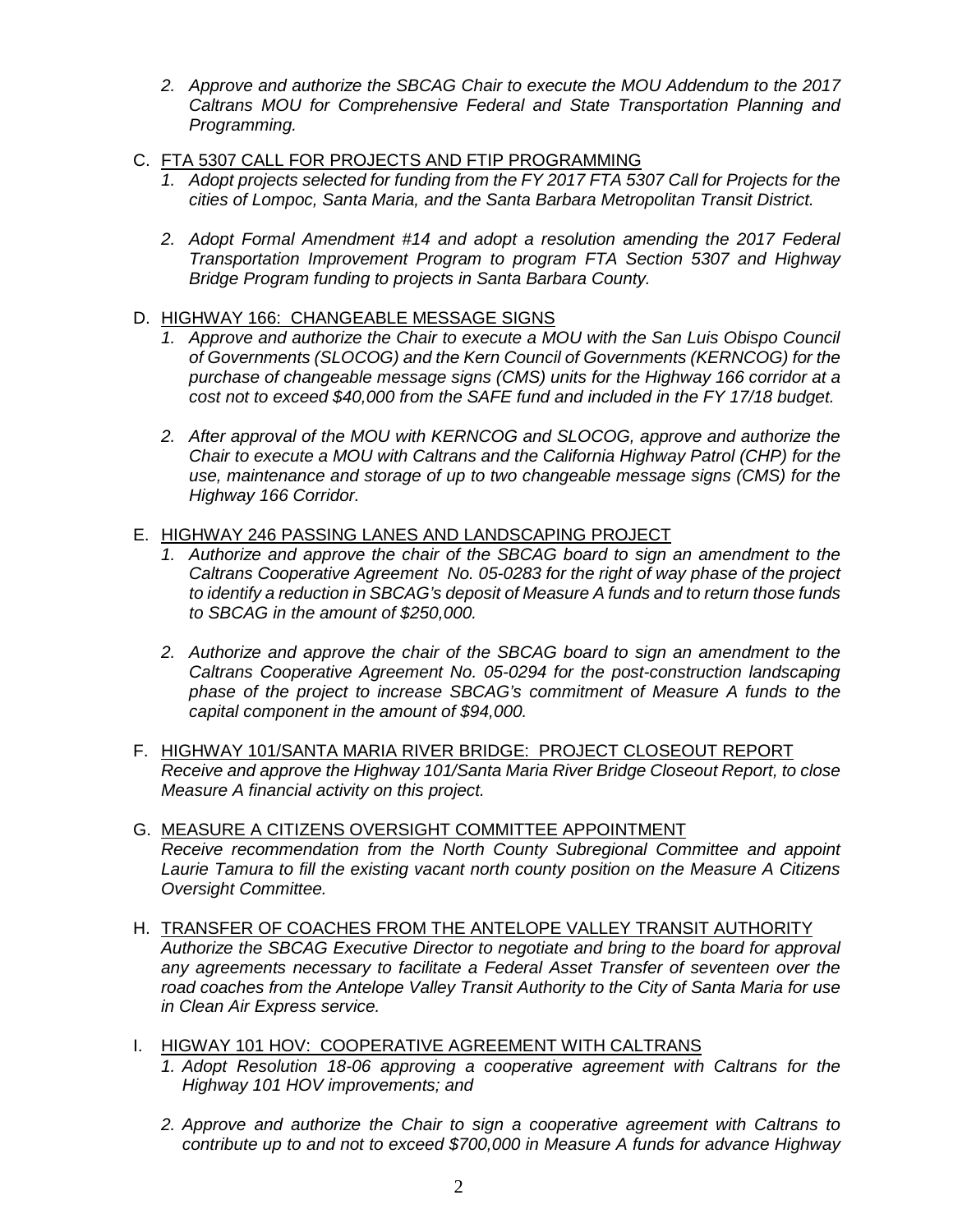*101 HOV work that can be incorporated into the construction of the Highway 101 Linden Casitas Interchanges project via a contract change order; and*

*3. Find that the advance Highway 101 work to be completed under this cooperative agreement is included in the Final Environmental Impact Report (EIR) No. 05- 0N7000 and no subsequent EIR shall be prepared pursuant to California Environmental Quality Act (CEQA) Guidelines section 15162, since shifting the timing of the work from Phase 4 to Phase 3 does not constitute a substantial change because the timing change does not add or increase environmental effects previously identified.*

Motion made to approve Consent Calendar.

| Motion: Bennett | Second: Adam                                                                                                     |
|-----------------|------------------------------------------------------------------------------------------------------------------|
| Motion carried: | 12-0                                                                                                             |
| Yes:            | Wolf, Adam, Lavagnino, Richardson, Lizalde, Mosby, Bennett, Clark,<br>Murillo, Patino, Sierra and Chair Hartmann |
| No:             | None                                                                                                             |
| Abstention:     | None                                                                                                             |
| Absent:         | Williams                                                                                                         |

#### 5. FY 2018-19 OVERALL WORK PROGRAM AND BUDGET

- A. *Conduct a hearing to accept public comment on the FY 2018-19 Overall Work Program and Budget.*
- *B. Adopt Resolution 18-15 approving the SBCAG Overall Work Program and Budget and a 3% Cost of Living Adjustment (COLA) for FY 2018-2019.*
- *C. Approve and authorize the Executive Director to file and execute all necessary applications, Overall Work Program agreement with Caltrans, certifications, and assurances that may be required to receive the federal and state funds requested to finance the activities described in the Overall Work Program and Comprehensive Budget for fiscal year 2018- 19.*

Motion made to approve staff recommendation

| Motion: Richardson | Second: Bennett                                                                                                  |
|--------------------|------------------------------------------------------------------------------------------------------------------|
| Motion carried:    | 12-0                                                                                                             |
| Yes:               | Wolf, Adam, Lavagnino, Richardson, Lizalde, Mosby, Bennett,<br>Clark, Murillo, Patino, Sierra and Chair Hartmann |
| No:                | None                                                                                                             |
| Abstention:        | None                                                                                                             |
| Absent:            | Williams                                                                                                         |

Director Williams arrived at 10:10 a.m.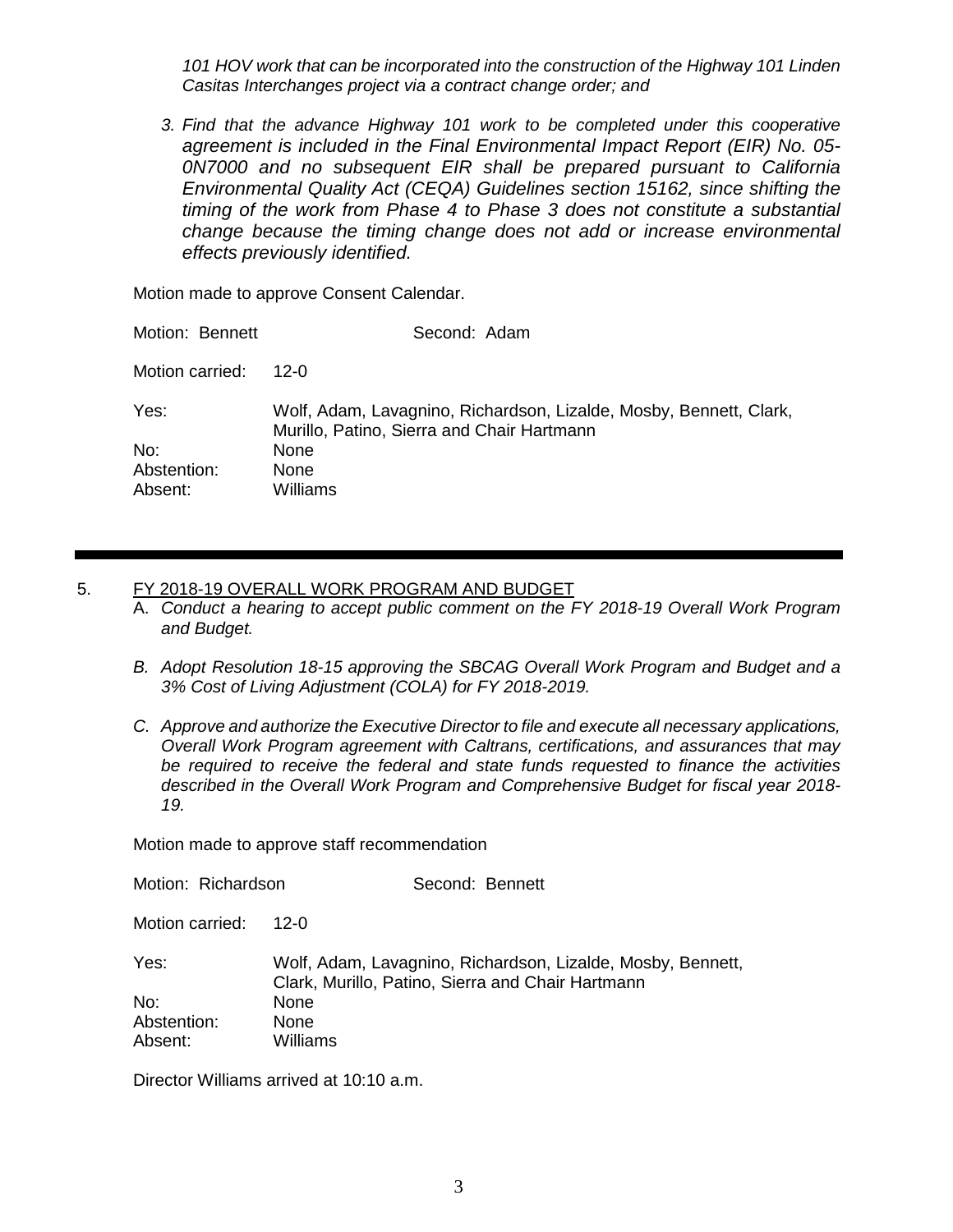#### 6. DRAFT MEASURE A PROGRAM OF PROJECTS *Hold public hearing to review and comment on Draft Measure A Program of Projects for Fiscal Years 2018/19 to 2022/23.*

Review and comment only, therefore no action was taken.

7. GOLETA RAMP METERING STUDY

*Receive a presentation on the draft Goleta Ramp Metering Study and provide comments on the draft findings.*

Review and comment only, therefore no action was taken.

# 8. COAST RAIL COORDINATING COUNCIL APPOINTMENT

*Appoint a Director to replace Director Hartmann to serve as SBCAG representative to the Coast Rail Coordinating Council.*

Motion made to appoint Director Bennett to the Coast Rail Coordinating Council.

| Motion: Hartmann | Second: Lavagnino |
|------------------|-------------------|
|                  |                   |

Motion carried: 13-0

Yes: Wolf, Williams, Adam, Lavagnino, Richardson, Lizalde, Mosby, Bennett, Clark, Murillo, Patino, Sierra and Chair Hartmann No: None Abstention: None Absent: None

### 9. ONE MINUTE REPORTS

*Board Members and Alternates are invited to provide updates on the activities in their districts/cities.*

Board members provided update on the activities in their cities and districts.

#### 10. EXECUTIVE DIRECTOR'S REPORT

Executive Director Marjie Kirn reported on activities and achievements of SBCAG staff, upcoming events of interest to the Board of Directors and the public, and the general status of SBCAG major projects. Executive Director Kirn also requested that the May SBCAG board meeting be held in Santa Barbara instead of Santa Maria, which the board agreed to.

# 11. CALTRANS DISTRICT DIRECTOR'S REPORT

Scott Eades, Caltrans District 5 reported on Caltrans projects and repairs throughout the state, including Caltrans projects and repairs in Santa Barbara County such as state highways, intersections and bridges, including recent cleanup of Highway 101 due to the Thomas Fire mudslides.

#### 12. COMMITTEE MEETINGS *LOSSAN (Pacific Surfliner) Board Meeting – March 19, 2018 and March 29, 2018*

Director Bennett reported that the March 19<sup>th</sup> LOSSAN Board meeting had been cancelled and rescheduled to March 29<sup>th</sup>, therefore he only reported on the March 29<sup>th</sup> LOSSAN (Pacific Surfliner) Board Meeting.